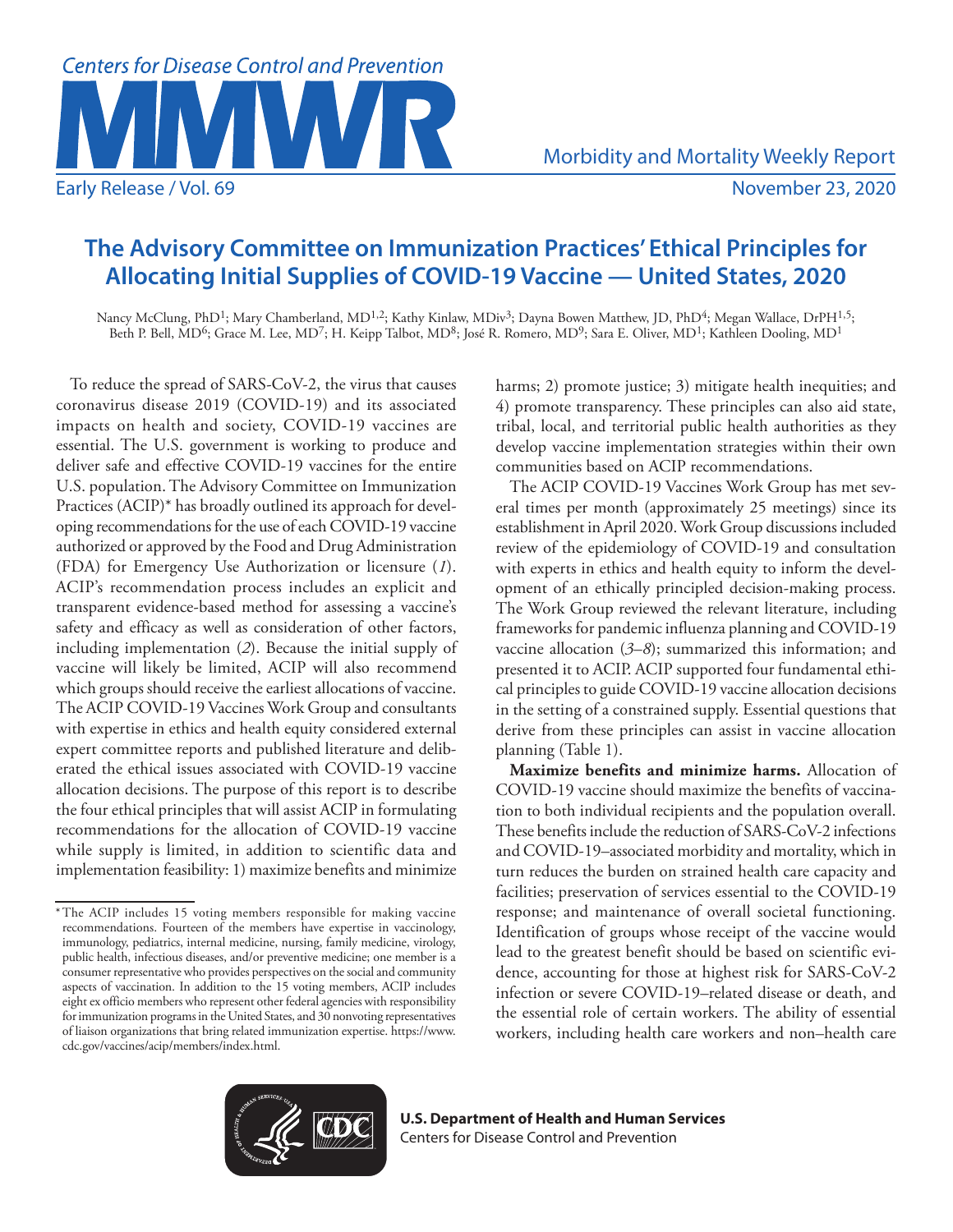| <b>Ethical principle</b>             | <b>Essential question</b>                                                                                                                                                                                                                            |  |  |  |
|--------------------------------------|------------------------------------------------------------------------------------------------------------------------------------------------------------------------------------------------------------------------------------------------------|--|--|--|
| Maximize benefits and minimize harms | What groups are at highest risk for SARS-CoV-2 infection, COVID-19 disease, hospitalization, and death?                                                                                                                                              |  |  |  |
|                                      | What groups are essential to the COVID-19 response?                                                                                                                                                                                                  |  |  |  |
|                                      | What groups are essential to maintaining critical functions of society?                                                                                                                                                                              |  |  |  |
|                                      | What are the important characteristics of these groups (e.g., size or geographic distribution) that might inform the<br>magnitude of benefit based on the amount of vaccine available or its characteristics?                                        |  |  |  |
| Promote justice                      | Does the allocation plan result in fair and equitable access of the vaccine for all groups?                                                                                                                                                          |  |  |  |
|                                      | How do characteristics of the vaccine and logistical considerations affect fair access for all persons?                                                                                                                                              |  |  |  |
|                                      | Does allocation planning include input from groups who are disproportionately affected by COVID-19 or face health<br>inequities resulting from social determinants of health, such as income and health care access?                                 |  |  |  |
| Mitigate health inequities           | Does the plan identify and address barriers to vaccination among any groups who are disproportionately affected by<br>COVID-19 or who face health inequities resulting from social determinants of health, such as income and health<br>care access? |  |  |  |
|                                      | Does the allocation plan contribute to a reduction in health disparities in COVID-19 disease and death?                                                                                                                                              |  |  |  |
|                                      | What health inequities might inadvertently result from the allocation plan, and what interventions could remove or<br>reduce them?                                                                                                                   |  |  |  |
|                                      | Is there a mechanism for timely assessment of vaccination coverage among groups experiencing disadvantage and the<br>possibility for course correction if inequities are identified?                                                                 |  |  |  |
| Promote transparency                 | How does development of the allocation plan include diverse input, and if possible, public engagement?                                                                                                                                               |  |  |  |
|                                      | Are the allocation plan and evidence-based methods publicly available?                                                                                                                                                                               |  |  |  |
|                                      | Is the allocation plan clear about what is known and unknown and about the quality of available evidence?                                                                                                                                            |  |  |  |
|                                      | What is the process for revision of allocation plans based on new information?                                                                                                                                                                       |  |  |  |
|                                      | Is there a mechanism to report demographic data elements for vaccine recipients (e.g., age, race/ethnicity, and<br>occupation) to support equitable vaccination coverage?                                                                            |  |  |  |

### **TABLE 1. Essential questions for COVID-19 vaccine allocation planning related to ethical principles — United States, 2020**

**Abbreviation:** COVID-19 = coronavirus disease 2019.

workers, to remain healthy has a multiplier effect (i.e., their ability to remain healthy helps to protect the health of others or to minimize societal and economic disruption). Some of these workers are at increased risk for SARS-CoV-2 infection because of their limited ability to maintain physical distance in the workplace or because they do not have consistent access to recommended personal protective equipment.

**Promote justice.** Inherent in the principle of justice is an obligation to protect and advance equal opportunity for all persons to enjoy the maximal health and well-being possible. Justice rests on the belief in the fundamental value and dignity of all persons. Allocation of COVID-19 vaccine should promote justice by intentionally ensuring that all persons have equal opportunity to be vaccinated, both within the groups recommended for initial vaccination, and as vaccine becomes more widely available. This includes a commitment to removing unfair, unjust, and avoidable barriers to vaccination that disproportionately affect groups that have been economically or socially marginalized, as well as a fair and consistent implementation process. Input from a range of external entities, partners, and community representatives is particularly important in developing and assessing allocation plans.

**Mitigate health inequities.** Health equity is achieved when every person has the opportunity to attain his or her full health potential and no one is disadvantaged from achieving this potential because of social position or other socially determined circumstances.† Disparities in the severity of COVID-19 and COVID-19–related death, as well as inequities in social determinants of health that are linked to COVID-19 risk, such as income or health care access and utilization, are well documented among certain racial and ethnic minority groups (*9*). Vaccine allocation strategies should aim to both reduce existing disparities and to not create new disparities. Efforts should be made to identify and remove obstacles and barriers to receiving COVID-19 vaccine, including limited access to health care or residence in rural, hard-to-reach areas.

**Promote transparency.** Transparency relates to the decisionmaking process and is essential to building and maintaining public trust during vaccine program planning and implementation. The underlying principles, decision-making processes, and plans for COVID-19 vaccine allocation must be evidencebased, clear, understandable, and publicly available. To the extent possible, considering the urgency of the COVID-19

<sup>†</sup> <https://www.cdc.gov/chronicdisease/healthequity/index.htm>.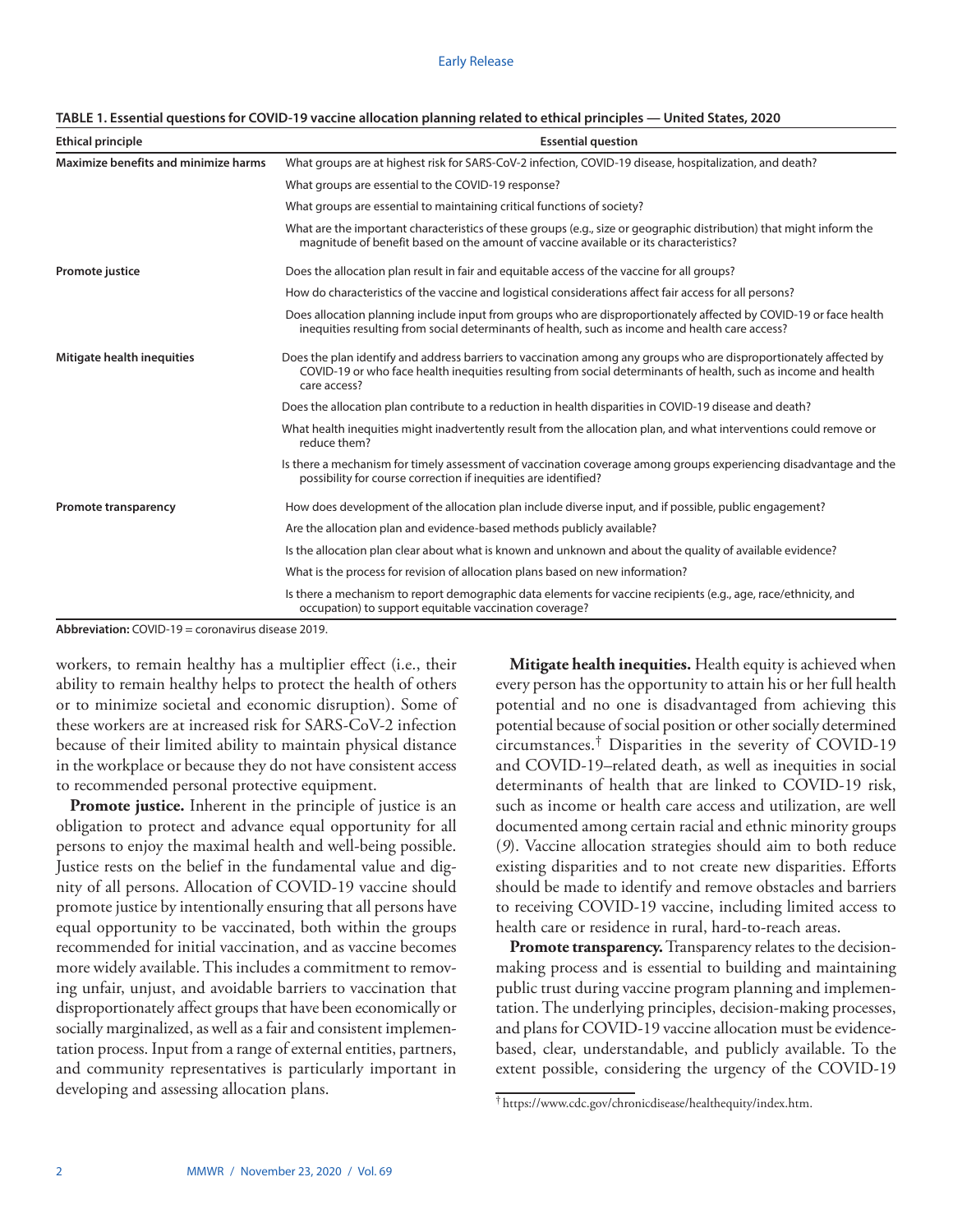response, public participation in the creation and review of the decision-making process should be facilitated. In addition, when feasible, tracking administration of vaccine to the groups recommended for initial vaccine allocation can contribute to transparency and trust in the process. In an ongoing public health response, the situation continually evolves as new information becomes available. Transparency includes being clear about the level of certainty in the available evidence and communicating new information that might change recommendations in a timely fashion.

For the period when the supply of COVID-19 vaccine will be limited, ACIP has considered four groups for initial vaccine allocation. These include health care personnel, other essential workers, adults with high-risk medical conditions, and adults aged ≥65 years (including residents of long-term care facilities) (Table 2). These groups were selected based on available scientific data, vaccine implementation considerations, and ethical principles. The principle of transparency is applied across the entirety of the vaccine allocation decision-making process. ACIP's meetings are open to the public, meeting minutes and archived webcasts are available online, and data (including data from vaccine clinical trials) and analytic methods used in developing ACIP recommendations are publicly available.§ Members of the public are invited to submit written comments to the Federal Register or provide oral comment during ACIP meetings. ACIP's 30 nonvoting representatives from liaison organizations facilitate engagement with professional medical and public health organizations and other stakeholders and partners.

All four groups proposed for initial allocation of COVID-19 vaccine merit strong consideration from an ethical perspective. Current planning scenarios estimate, however, that the expected number of doses during the first weeks of vaccine distribution might only be sufficient to vaccinate approximately 20 million persons.<sup>5</sup> Although there is considerable overlap between groups<sup>\*\*</sup> (10), the initial supply will not be adequate to vaccinate the entirety of all four groups; for example, there are approximately 100 million health care personnel and essential workers (Table 2). Published frameworks for COVID-19 allocation and ACIP discussions indicate a clear consensus that the first allocation of COVID-19 vaccine supplies should be directed to health care personnel (*1*,*5*–*8*); discussion of allocation to the other three groups is ongoing. As additional vaccine supplies become available, other groups may be vaccinated concurrent with health care personnel.

# **Discussion**

During a pandemic, ethical guidelines can help steer and support decisions around prioritization of limited resources (*3*,*4*). Consideration of ethical values and principles has featured prominently in discussions about allocation of COVID-19 vaccines. This consideration is particularly relevant because the COVID-19 pandemic has highlighted long-standing, systemic health and social inequities. Although various frameworks for COVID-19 vaccine allocation demonstrate differences in their structure (e.g., based on varying combinations of different goals, objectives, criteria, and other structural elements) and emphasis (e.g., inclusion of global and national considerations), nearly all reference values and principles similar to those which ACIP considers fundamental (*5*–*8*). ACIP viewed the following characteristics as critical for its ethical approach to COVID-19 vaccine allocation when supply is limited: simplicity in structure and definitions; acceptability to stakeholders; and ease of application, both at the national and state, tribal, local, and territorial levels.

Allocation of limited vaccine supplies is complicated by efforts to address the multiple goals of a vaccine program, most notably those related to the reduction of morbidity and mortality and the minimization of disruption to society and the economy. If the goals of a pandemic vaccination program are not clearly articulated and prioritized, drawing distinctions between groups that merit consideration for allocation of vaccine when supply is constrained can become difficult. The unanimity in opinion for early vaccination of health care personnel indicates that maintenance of health care capacity has emerged as a high priority in the context of a severe pandemic. This perspective aligns with ethical considerations for pandemic influenza planning (*3*,*4*). If vaccine supply remains constrained, it might be necessary to identify subsets of other groups for subsequent early allocation of COVID-19 vaccine. At the national, state, tribal, local, and territorial levels, such decisions should be guided, in part, by ethical principles and consideration of essential questions, with particular consideration of mitigation of health inequities in persons experiencing disproportionate COVID-19 morbidity and mortality. In the setting of a constrained supply, the benefits of vaccination will be delayed for some persons; however, as supply increases, there will eventually be enough vaccine for everyone.

In addition to ethical considerations, ACIP's recommendations regarding receipt of the initial allocations of COVID-19 vaccine during the period of constrained supply will be based on science (e.g., available information about the vaccine's characteristics such as safety and efficacy in older adults and epidemiologic risk) and feasibility of implementation (e.g., storage and handling requirements). Thus, ACIP's allocation recommendations will

<sup>§</sup> [https://www.cdc.gov/vaccines/acip/index.html.](https://www.cdc.gov/vaccines/acip/index.html) ¶ [https://www.cdc.gov/vaccines/imz-managers/downloads/COVID-19-](https://www.cdc.gov/vaccines/imz-managers/downloads/COVID-19-Vaccination-Program-Interim_Playbook.pdf) [Vaccination-Program-Interim\\_Playbook.pdf.](https://www.cdc.gov/vaccines/imz-managers/downloads/COVID-19-Vaccination-Program-Interim_Playbook.pdf)

<sup>\*\*</sup> There is overlap among these four groups. For example, in one analysis, among the 3.8% of U.S. adults who work directly with patients as health care workers, 38.6% have high-risk medical conditions or are aged >65 years.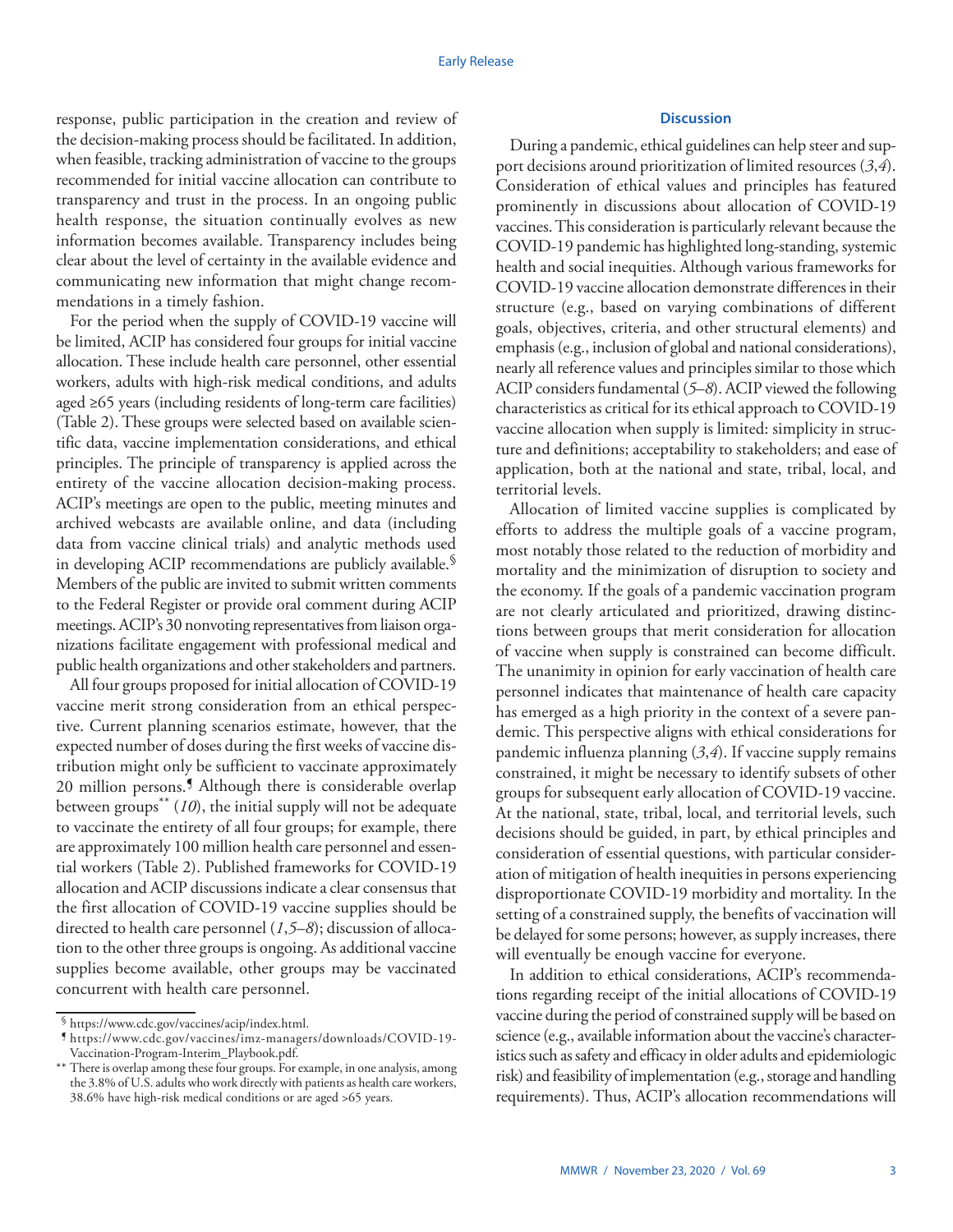|                                                                         | Candidate groups* (approximate no.)                                                                                                                                                             |                                                                                                                                                                                                                                             |                                                                                                                                                                                                                                                     |                                                                                                                                                                                                                           |  |
|-------------------------------------------------------------------------|-------------------------------------------------------------------------------------------------------------------------------------------------------------------------------------------------|---------------------------------------------------------------------------------------------------------------------------------------------------------------------------------------------------------------------------------------------|-----------------------------------------------------------------------------------------------------------------------------------------------------------------------------------------------------------------------------------------------------|---------------------------------------------------------------------------------------------------------------------------------------------------------------------------------------------------------------------------|--|
| Principles (with<br>transparency across the<br>decision-making process) | Health care personnel <sup>†</sup><br>(21 million)                                                                                                                                              | Other essential workers <sup>†</sup><br>(87 million)                                                                                                                                                                                        | Adults with high-risk medical<br>conditions <sup>§</sup> (>100 million)                                                                                                                                                                             | Adults aged $\geq 65$ years<br>(53 million)                                                                                                                                                                               |  |
| <b>Maximize benefits and</b><br>minimize harms                          | Preserves health care<br>services essential to the<br>COVID-19 response and the<br>overall health care system                                                                                   | Preserves services essential to<br>the COVID-19 response and<br>overall functioning of society                                                                                                                                              | Reduces morbidity and<br>mortality in persons with<br>high incidence of COVID-19<br>disease and death**                                                                                                                                             | Reduces morbidity and mortality<br>in persons with high incidence<br>of COVID-19 disease and death <sup>††</sup>                                                                                                          |  |
|                                                                         | Multiplier effect <sup>¶</sup>                                                                                                                                                                  | Multiplier effect <sup>¶</sup>                                                                                                                                                                                                              |                                                                                                                                                                                                                                                     |                                                                                                                                                                                                                           |  |
| Promote justice                                                         | Addresses elevated<br>occupational risk<br>for SARS-CoV-2 exposure for<br>those unable to work<br>from home<br>Promotes access to vaccine<br>across a spectrum of HCP<br>job types and settings | Addresses elevated<br>occupational risk for<br>SARS-CoV-2 exposure for<br>those unable to work<br>from home<br>Promotes access to vaccine<br>and reduces barriers to<br>vaccination in occupations<br>with low vaccine uptake <sup>§§</sup> | Will require focused outreach<br>to vaccinate persons in this<br>group who have no or limited<br>access to health care or<br>experience inequities in<br>social determinants of health                                                              | Will require focused outreach to<br>vaccinate persons in this group<br>who have no or limited access to<br>health care or experience<br>inequities in social determinants<br>of health                                    |  |
| Mitigate health inequities                                              | Racial and ethnic minority<br>groups are disproportionately<br>represented in low-wage<br>HCP <sup>II</sup>                                                                                     | Racial and ethnic minority<br>groups are<br>disproportionately<br>represented in many<br>essential industries***                                                                                                                            | Increased prevalence of<br>obesity and diabetes (most<br>prevalent conditions in this<br>group) among some racial<br>and ethnic minority groups;<br>increased prevalence of some<br>medical conditions for<br>persons in rural areas <sup>§§§</sup> | Although racial and ethnic<br>minority groups are<br>underrepresented among adults<br>aged $\geq 65$ years, certain groups<br>have disproportionate<br>COVID-19-related hospitalization<br>and death rates <sup>111</sup> |  |
|                                                                         |                                                                                                                                                                                                 | Approximately one quarter of<br>essential workers live in<br>low-income families <sup>†††</sup>                                                                                                                                             | Could increase health<br>inequities because diagnosis<br>of high-risk medical<br>conditions requires access to<br>health care                                                                                                                       | Strict age-based criterion could<br>increase disparities due to racial<br>and social inequities, such as<br>occupation, income, access to<br>health care                                                                  |  |

### **TABLE 2. Application of ethical principles to four candidate groups for initial COVID-19 vaccine allocation — United States, 2020**

**Abbreviations:** COVID-19 = coronavirus disease 2019; HCP = health care personnel.

- \* Health care personnel: paid and unpaid persons serving in health care settings who have the potential for direct or indirect exposure to patients or infectious materials; other essential workers: person who conduct operations vital for continuing critical infrastructure, such as food, agriculture, transportation, education, and law enforcement; adults with high risk medical conditions: adults who have one or more high-risk medical conditions, such as obesity, diabetes, and cardiovascular disease; adults aged ≥65 years: includes adults living at home and approximately 3 million living in long-term care facilities. There is considerable overlap between groups, for example, many adults aged ≥65 years also have high-risk medical conditions.
- † Essential workers during the COVID-19 response have been defined by the U.S. Department of Homeland Security Cybersecurity and Infrastructure Security Agency. [https://www.cisa.gov/sites/default/files/publications/Version\\_4.0\\_CISA\\_Guidance\\_on\\_Essential\\_Critical\\_Infrastructure\\_Workers\\_FINAL%20AUG%2018v2\\_0.pdf](https://www.cisa.gov/sites/default/files/publications/Version_4.0_CISA_Guidance_on_Essential_Critical_Infrastructure_Workers_FINAL%20AUG%2018v2_0.pdf).<br>- Medical conditions considered high-risk are updated routinely based o

[extra-precautions/people-with-medical-conditions.html](https://www.cdc.gov/coronavirus/2019-ncov/need-extra-precautions/people-with-medical-conditions.html).<br>¶ The ability of one or more groups to remain healthy helps protect the health of others and/or minimize disruption to society and the economy.

- \*\* As of October 31, 2020, nearly 90% of persons with COVID-19–associated hospitalizations have at least one high-risk condition. Data are routinely updated through COVID-19–Associated Hospitalization Surveillance Network (COVID-NET) [\(https://gis.cdc.gov/grasp/COVIDNet/COVID19\\_5.html](https://gis.cdc.gov/grasp/COVIDNet/COVID19_5.html)); in-hospital deaths reported to COVID-NET during March–May, 2020 were associated with certain underlying medical conditions [\(https://academic.oup.com/cid/advance-article/doi/10.1093/](https://academic.oup.com/cid/advance-article/doi/10.1093/cid/ciaa1012/5872581) [cid/ciaa1012/5872581\)](https://academic.oup.com/cid/advance-article/doi/10.1093/cid/ciaa1012/5872581).
- †† As of November 12, 2020, 80% of COVID-19 deaths were among adults aged ≥65 years. Data are routinely updated through CDC case-based surveillance [\(https://](https://covid.cdc.gov/covid-data-tracker/#demographics) [covid.cdc.gov/covid-data-tracker/#demographics](https://covid.cdc.gov/covid-data-tracker/#demographics)); long-term care residents account for a large proportion of deaths among adults aged ≥65 years ([https://data.](https://data.cms.gov/stories/s/COVID-19-Nursing-Home-Data/bkwz-xpvg/) [cms.gov/stories/s/COVID-19-Nursing-Home-Data/bkwz-xpvg/](https://data.cms.gov/stories/s/COVID-19-Nursing-Home-Data/bkwz-xpvg/)).
- §§ Influenza vaccination coverage is low among many non–health care essential workers; such coverage is lowest among construction workers (10.7%) [\(https://www.](https://www.cdc.gov/niosh/docs/2012-161/pdfs/2012-161.pdf?id%20=%2010.26616/NIOSHPUB2012161) [cdc.gov/niosh/docs/2012-161/pdfs/2012-161.pdf?id = 10.26616/NIOSHPUB2012161\)](https://www.cdc.gov/niosh/docs/2012-161/pdfs/2012-161.pdf?id%20=%2010.26616/NIOSHPUB2012161).

¶¶ Health Resources and Services Administration estimates from American Community Survey 2011–2015 ([https://bhw.hrsa.gov/sites/default/files/bhw/nchwa/](https://bhw.hrsa.gov/sites/default/files/bhw/nchwa/diversityushealthoccupationstechnical.pdf) [diversityushealthoccupationstechnical.pdf](https://bhw.hrsa.gov/sites/default/files/bhw/nchwa/diversityushealthoccupationstechnical.pdf)).

- \*\*\* Among 742 food and agriculture workplaces in 30 states, 73% of workers were Hispanic or Latino and 83% of COVID-19 cases occurred in racial or ethnic minority workers [\(https://wwwnc.cdc.gov/eid/article/27/1/20-3821\\_article](https://wwwnc.cdc.gov/eid/article/27/1/20-3821_article)).
- ††† Center for Economic and Policy Research estimates from American Community Survey, 2014–2018 [\(https://cepr.net/a-basic-demographic-profile-of-workers-in](https://cepr.net/a-basic-demographic-profile-of-workers-in-frontline-industries)[frontline-industries\)](https://cepr.net/a-basic-demographic-profile-of-workers-in-frontline-industries).
- §§§ National Center for Health Statistics. National Health Interview Survey, 2018. Estimates not available for Hawaiian/other Pacific Islander persons or for chronic kidney disease among American Indian/Alaska Native persons [\(https://www.cdc.gov/nchs/nhis/ADULTS/www/index.htm;](https://www.cdc.gov/nchs/nhis/ADULTS/www/index.htm) [https://www.cdc.gov/mmwr/volumes/69/wr/mm6929a1.htm\)](https://www.cdc.gov/mmwr/volumes/69/wr/mm6929a1.htm).
- ¶¶¶ As of October 31, 2020, compared with COVID-19 hospitalization rates for adults aged ≥65 years who are non-Hispanic White, such rates were higher among adults aged ≥65 years who were non-Hispanic Black (rate ratio [RR] = 3.3), Hispanic or Latino (RR = 2.6), and non-Hispanic American Indian or Alaska Native (RR = 2.4). Data are routinely updated through COVID-NET (<https://www.cdc.gov/coronavirus/2019-ncov/covid-data/covidview/index.html>); adults aged ≥65 years who are Hispanic or non-Hispanic Black experience disproportionate COVID-19–associated death rates [\(https://www.cdc.gov/nchs/nvss/vsrr/covid19/health\\_disparities.htm\)](https://www.cdc.gov/nchs/nvss/vsrr/covid19/health_disparities.htm).